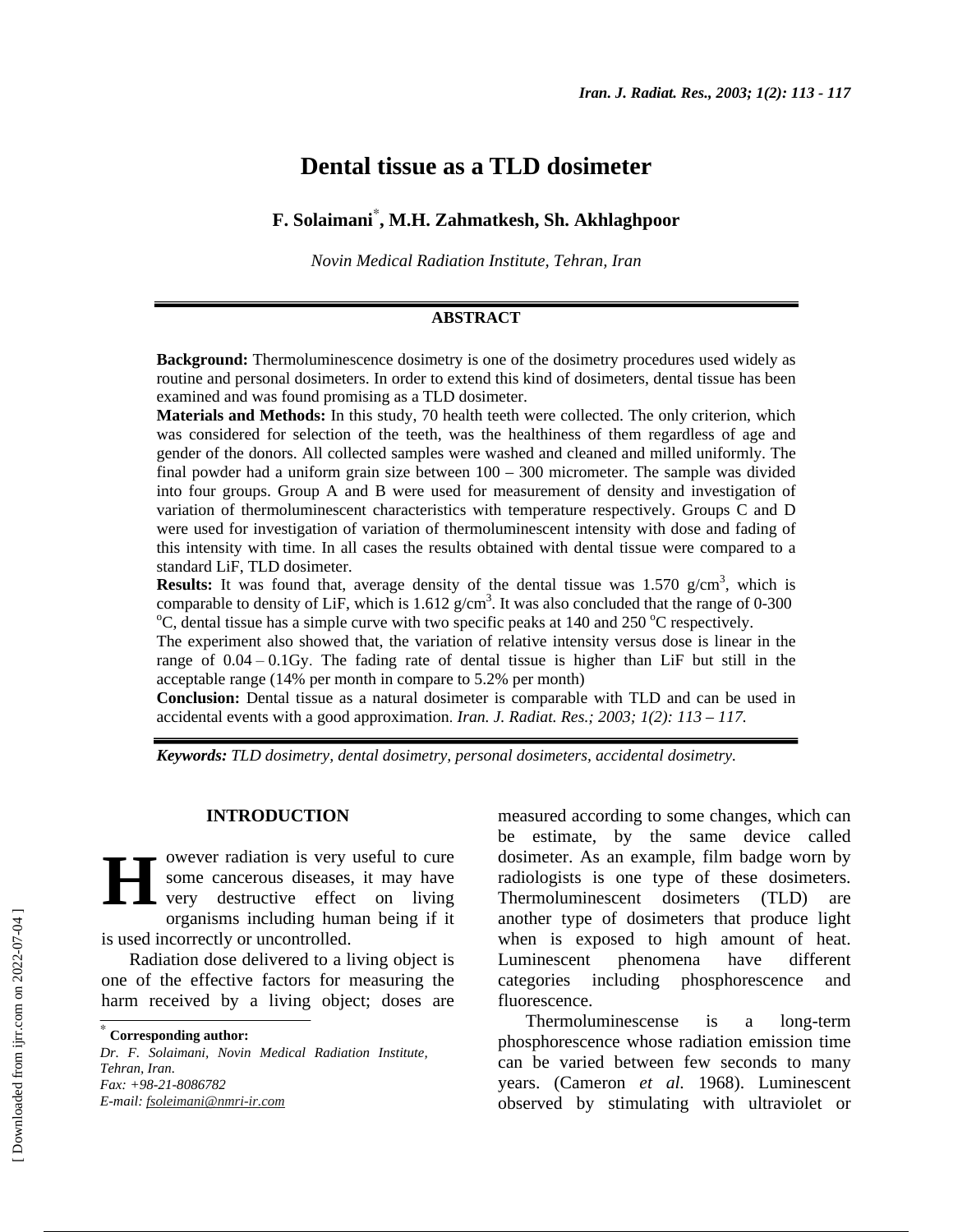ionizing photons is called radio thermoluminescent or TL.

TLD dosimeters usually are made of Lithium Fluoride (LiF), which have been used widely for their high sensitivity, good resolution, acceptable fading, good reproducibility and enough linearity of response. Some TLD materials can be found naturally (Such as Calcium Fluoride  $(CaF<sub>2</sub>)$  or can be constructed artificially. TLD properties are also observed in fish scale, bone, dental enamel tissue some hard organic material and organic metals (Cameron *et al*. 1968).

#### **MATERIALS AND METHODS**

Seventy human permanent teeth were collected disregarding without considering being the characteristics of their owners. The only criteria was their healthiness and free from decay. All collected teeth were from Tehran dentistories and were put into a 10% formalin solution after extraction.

All samples were scaled with a Hu-Friedy U15-30 scaling instrument and washed with water. The cleaned teeth were left in distilled water and then dried with air compress. The crown of the teeth was detached with a fraiser and tourbin and a miniunit, all from Diatech Company-Switzerland.

A Phillips mill unit powdered tooth crown with grain size from 100 to 300  $\mu$ *m*. The powder was divided to 73 samples and four groups called A, B, C and D. The weight of each sample in groups B, C and D were  $0.39$  gram  $\pm$  0.0001. To compare the results with standard TLD, a few standard LiF TLD samples from Harshow-U.S.A were used in different stages. The reasons that 0.39 gr weight was selected are that standard weight of LiF sample is 0.39 gr and TLD reader is also calibrated with these samples.

TLD reader, which was used, is a Harshow 4000-from U.S.A.

All samples were irradiated with a Theratron 780 C cobalt 60 unit, from Canada.

Most important properties of dental thermoluminescent were evaluated in four groups as follows:

Group A, determination of density (nine samples).

Group B, producing the glow curve of dental tissue with one sample.

Group C, producing dose-response curve (54 samples)

Group D, evaluation of fading effect in dental tissue dosimeters (9 samples).

## *Determination of density in dental Dosimeter*

Nine samples in-group A, with different weights were poured in a scaled cylinder with  $1 cm<sup>3</sup> \pm 0.01$  volume and the volume of each sample was measured. Density of each sample was found from dividing the mass to volume formula. The average density of nine samples was accepted as density of dental dosimeter.

#### *Determination of glow curve*

Sample in-group B with a standard TLD was irradiated to a dose of one gray and intensity of thermoluminescent was measured for  $10^{\circ}$ C temperature steps from  $0\n-300^{\circ}\text{C}$ .

Investigation of the linearity of response in dental tissue:

Samples in-group C were divided to 6 subgroups each of them with 9 samples.

Subgroup one was kept as control and background measurements.

Subgroup two, three, four, five and six were irradiated to doses of 0.02, 0.04, 0.06, 0.08 and 0.1 Gy respectively. To make the results comparable with a standard dosimeter when irradiating these subgroups, one standard LiF, chip was also irradiated.

## *Fading in dental dosimeters*

Samples in-group D were irradiated to dose of 0.1 Gy to investigate the fading effect in dental tissue. For each sample the intensity of thermoluminescent was recorded. The samples were kept in dark room temperature  $(25^{\circ}C)$  and their TL intensity were measured after 1.5, 3, 6, 12 and 24 hours. The reading was repeated after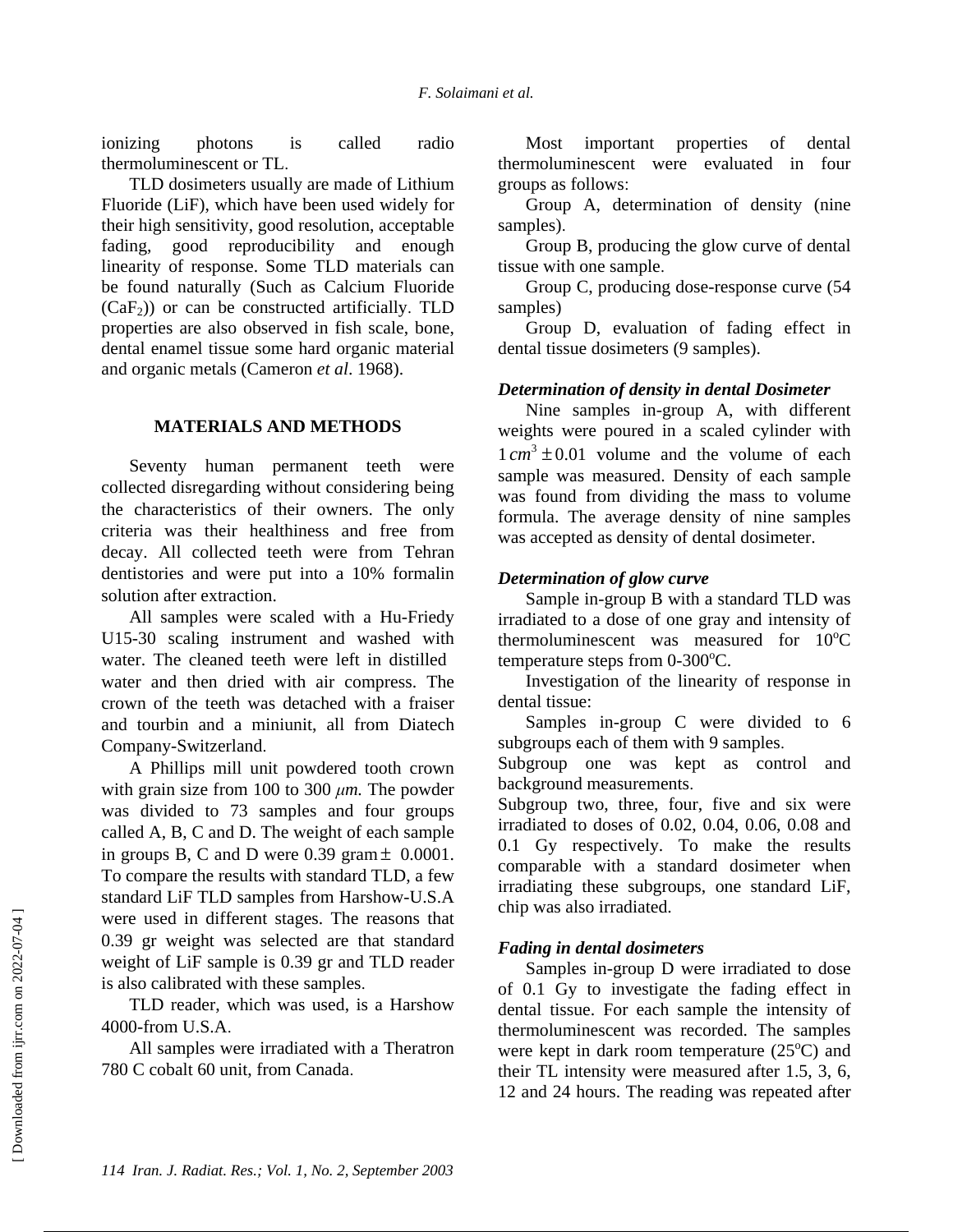5, 10, 15, 20, 25 and 30 days after irradiation. The reading of a standard LiF sample also was repeated with each dental sample to compare the TL intensity of dental tissue and LiF dosimeters.

#### **RESULTS**

1) Density of nine dental samples were found to be 1.586, 1.523, 1.650,1.553, 1.621, 1.621, 1.575, 1.570 and 1.532  $g/cm^3$  and their average was found to be 1.570  $g/cm^3$  while the density of LiF was  $1.612$   $g/cm^3$ .

2) Glow curve of dental powder in temperature between 0-300°C showed two specific peaks at  $140$  and  $250^{\circ}$ C. The intensity of TL in these peaks showed the capability of dental tissue as a TL dosimeter. (Makeever *et al.*1988) This intensity was found to be 73.5% of that of standard LiF TLD (figure 1).



**Figure 1.** Comparison of LIF and Teeth Intensity.

3) Dose response experiments showed that intensity versus dose is comparable with LiF and is linear in the range of 0.02 to 0.1 Gy. The correlation between these points for dental dosimeter is  $R^2 = 0.95$ , while this value for LiF is  $R^2 = 0.98$  (figure 2). In this research low doses were investigated but higher doses are also are measurable with this dosimeter.

4) Fading of lithium florid in this research was approximately estimated to be 5.2% per month; while in dental dosimeters this value was 14% per month (Figure 3).



**Figure 2.** Comparison of responses of dental dosimeter with LiF TLD dosimeter.



**Figure 3.** Comparison of Tl intensity with time for LiF and dental dosimeters.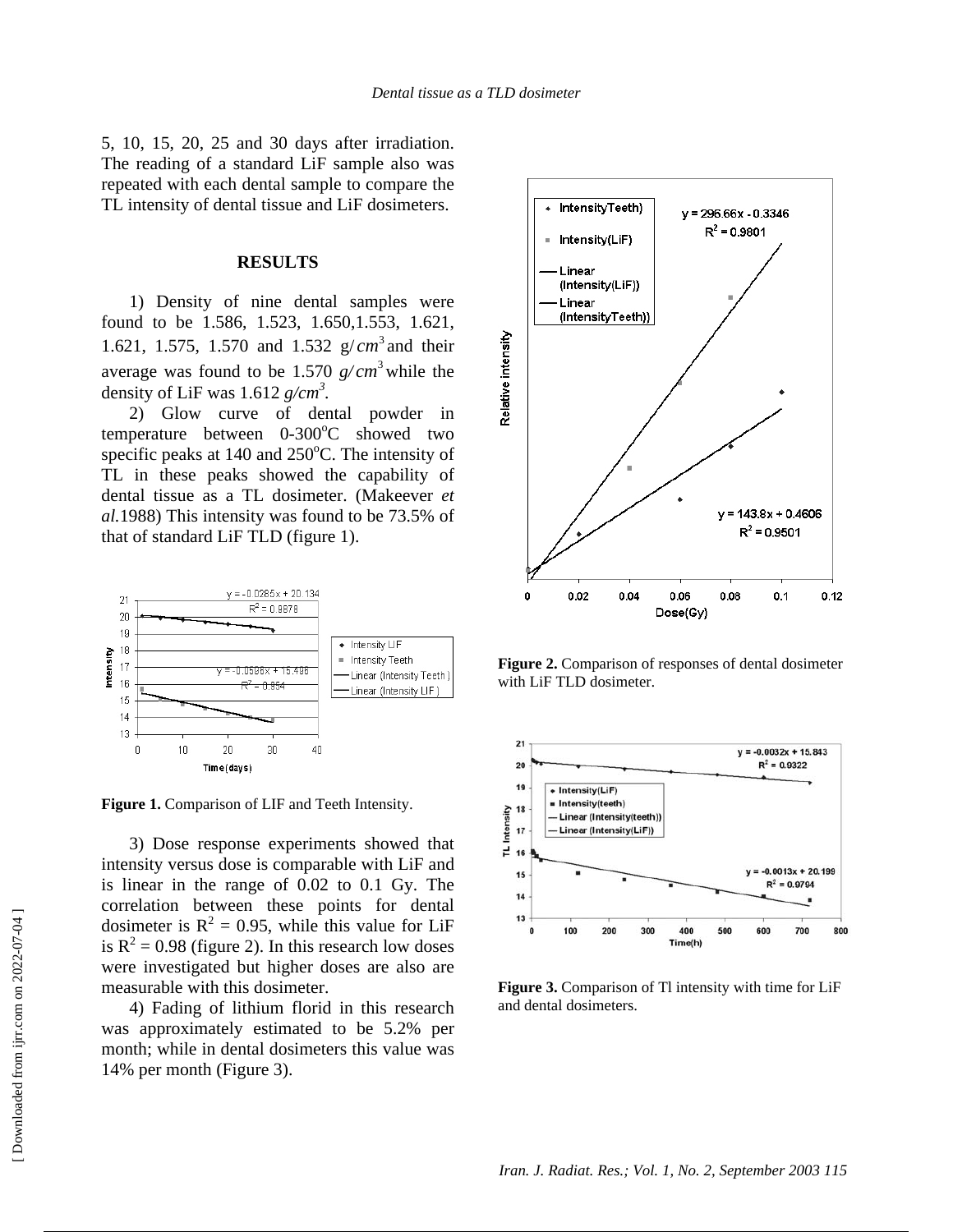#### **DISCUSSION**

According to our investigation, no new research has been done on thermoluminescent properties of dental tissue. These properties are mentioned only in a few references (Cameron *et al.* 1968).

The dosimeters are used to measure the dose for human body; therefore they should have similar behavior to the body tissues. One of the important factors is density. Density of soft tissue is very close to the density of water (1  $g/cm<sup>3</sup>$ ). The density of dental powder was found to be 1.57  $g/cm^3$ , which is higher than that of water. The density of an unmilled tooth is even higher than its powder. For this reason, if one is to use the dental tissue as a widespread dosimeter, it is preferable to use the dental powder instead of a solid unmilled extracted tooth.

#### *Dental glow curve*

In each material, many phenomenons are effective on the thermoluminescence phenomena and each set of recombination centers and traps are function of temperature dependent in a special way.

For this reason, for each material, the glow curve is different and has different peaks in the specified temperatures.

As an example for pure LiF and in the range of 200-400°C, fifteen different peaks are visible. Each peak relates to specific phenomena of electron trapping.

The most important factors in the number of the peaks and their height are the empty positions in crystal lattice, impurity ions, density of the ions and distortions in the lattice. In other word, glow curve shows the possibility of electron escape from the traps due to temperature of that material.

In low temperature, this possibility is zero and the intensity of luminescent is also zero, therefore the numbers of charges in the traps are constant.

Escape of charge from trap will increase with temperature and luminescent intensity reaches to a peak. After each peak, the number of charges decreases and intensity also reach at zero. This explains that the freedom of charge carriers from traps is controlling the glowing curve, not the luminescent centers. The height of the tallest peak in glow curve in reality is the efficiency of that substance as a thermoluminescent dosimeter. In this research, efficiency of dental tissue was approximately 73% of the efficiency of standard LiF dosimeter. It needs more investigation to clarify whether is there any possibility to increase this efficiency with changing the ingredient or construct ion of dental tissue? Presence of Magnesium and Titanium as impurities in the LiF chip change the efficiency of this TLD dosimeter by 14% in compare with pure LiF. (Cameron *et al*. 1968, Horomitz 1984).

Linearity of response with dose:

In general, dose response curve in thermoluminescent dosimetry has two shapes, linear and sigmoid.

# *Sigmoid curve*

This curve appears in high dose range (e.g. in radiotherapy ranges) and has its own characteristics as follows: Normally it has a background; In low doses, there is a reduction in response, which is called effect of dose intensity and at least, there is a smooth region at very high doses.

## *The linear curve*

In this region, there is a direct relation between dose and its response, so that, it is possible to find dose with knowing the intensity or vice versa.

In the linear curve, normally no shoulder is observed.

The desirable dosimeter should have a linear response in a vast range. Some of the TLD dosimeter does not have such a behavior and should be calibrated before use.

The fact that both the dental dosimeter and LiF dosimeter have a decline in thermoluminescent property depends to a few factors Such as: Composition of dosimeter and